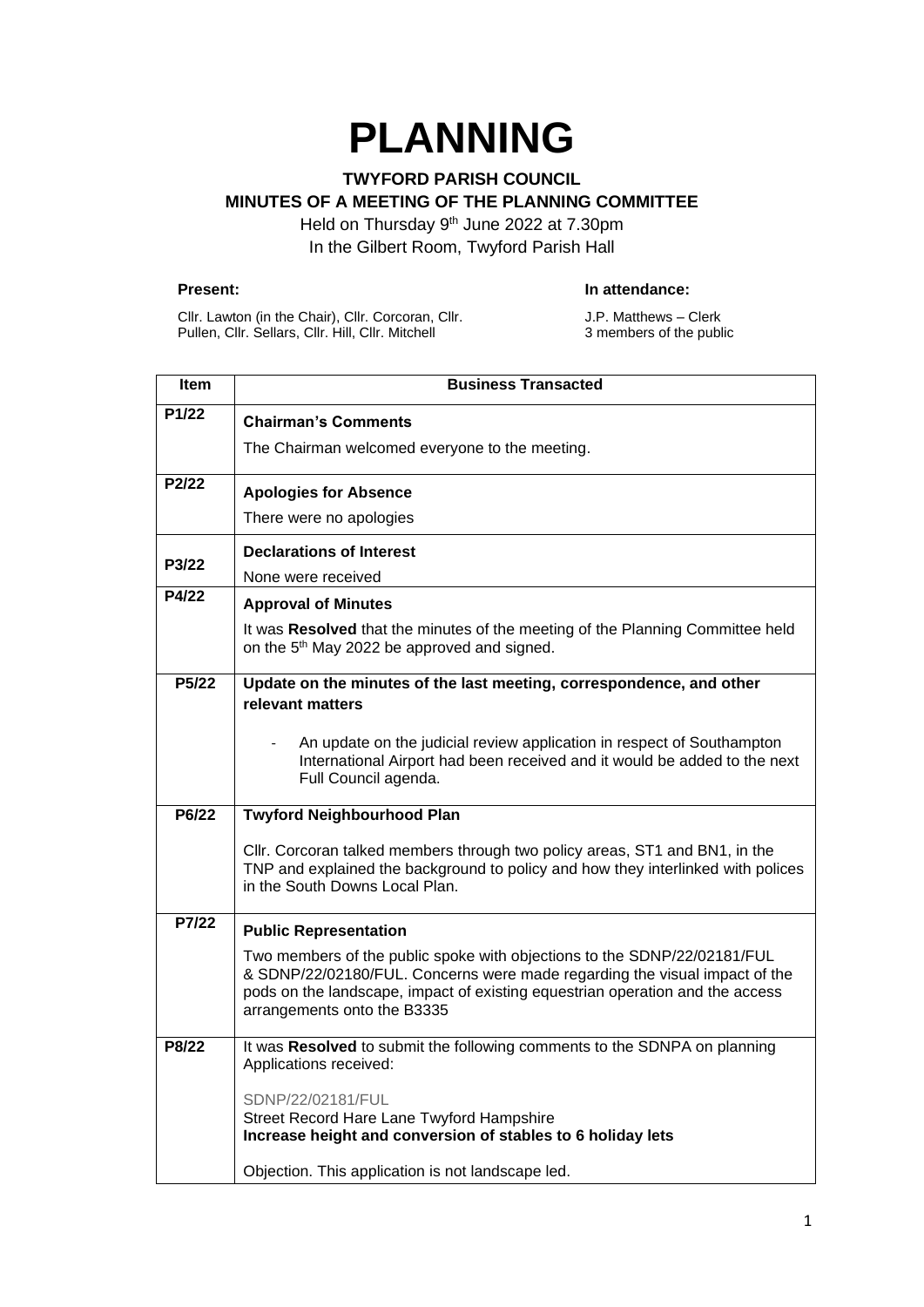|       | Lack of information on plans. There will be an impact on existing equestrian<br>business for which there is a proven local need.                                      |
|-------|-----------------------------------------------------------------------------------------------------------------------------------------------------------------------|
|       | Contrary to SD23 and ST1 as the site is not closely associated with existing                                                                                          |
|       | tourism facilities.<br>A further detailed response, expanding on these policy areas, will submitted to the                                                            |
|       | SDNPA.                                                                                                                                                                |
|       | SDNP/22/02180/FUL                                                                                                                                                     |
|       | Street Record Hare Lane Twyford Hampshire                                                                                                                             |
|       | <b>Siting of 3 Eco Pods</b>                                                                                                                                           |
|       | Objection. This application is not landscape led.                                                                                                                     |
|       | Lack of information on plans. There will be an impact on existing equestrian<br>business for which there is a proven local need.                                      |
|       | Contrary to SD23 and St1 not closely associated with existing tourism facilities.                                                                                     |
|       | A further detailed response, expanding on these policy areas, will submitted to the<br>SDNPA.                                                                         |
|       |                                                                                                                                                                       |
|       | SDNP/22/01922/HOUS                                                                                                                                                    |
|       | Cornstiles Park Lane Twyford Hampshire SO21 1QS                                                                                                                       |
|       | No objection.                                                                                                                                                         |
|       |                                                                                                                                                                       |
|       | SDNP/22/02003/CND                                                                                                                                                     |
|       | 6-7 The Drove Twyford Hampshire SO21 1QL                                                                                                                              |
|       | No objection, subject to Conservation Officer receiving satisfactory answers to                                                                                       |
|       | their remarks.                                                                                                                                                        |
|       |                                                                                                                                                                       |
|       | SDNP/22/01210/HOUS<br>2 Shipley Road Twyford Hampshire SO21 1PA                                                                                                       |
|       |                                                                                                                                                                       |
|       | No objection.                                                                                                                                                         |
|       | SDNP/22/02489/TPO                                                                                                                                                     |
|       | Appletree House The Stables Shawford Road Shawford Winchester Hampshire<br>SO21 2BP                                                                                   |
|       |                                                                                                                                                                       |
|       | No objection.                                                                                                                                                         |
|       | SDNP/22/02472/FUL<br>Multi-Turn Hazeley Road Twyford Hampshire SO21 1QA                                                                                               |
|       |                                                                                                                                                                       |
|       | Objection. This application is not landscape led. There are no plans in respect of<br>landscape or landscaping. The application does not conform to policy BE1 of the |
|       | Twyford Neighbourhood Plan which relates to extensions of businesses outside of                                                                                       |
|       | the Settlement Boundary.<br>A further detailed response, expanding on these policy areas, will submitted to the                                                       |
|       | SDNPA.                                                                                                                                                                |
|       |                                                                                                                                                                       |
| P9/22 | Update on planning decisions May 2022                                                                                                                                 |
|       | The report was received and noted.                                                                                                                                    |
|       |                                                                                                                                                                       |
|       | The meeting closed at 8.49 pm                                                                                                                                         |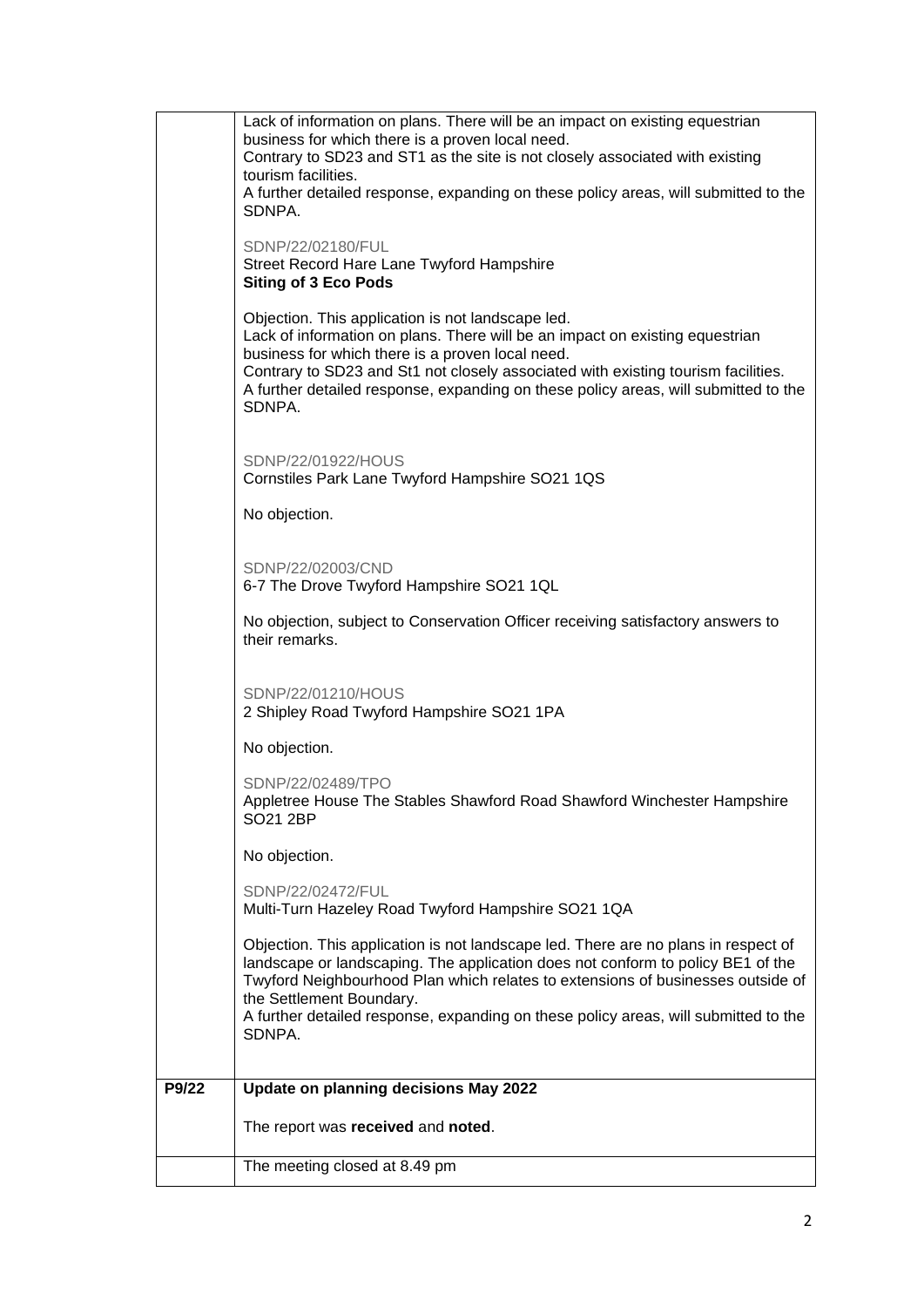**Item P9/22**

## **Planning Update – Planning Committee June 2022**

### **Applications Determined in May 2022**

Fell  $1 \times$  Birch tree in poor condition to provide greater amount of light to side elevation. 1 School Road Twyford Winchester Hampshire SO21 1QQ